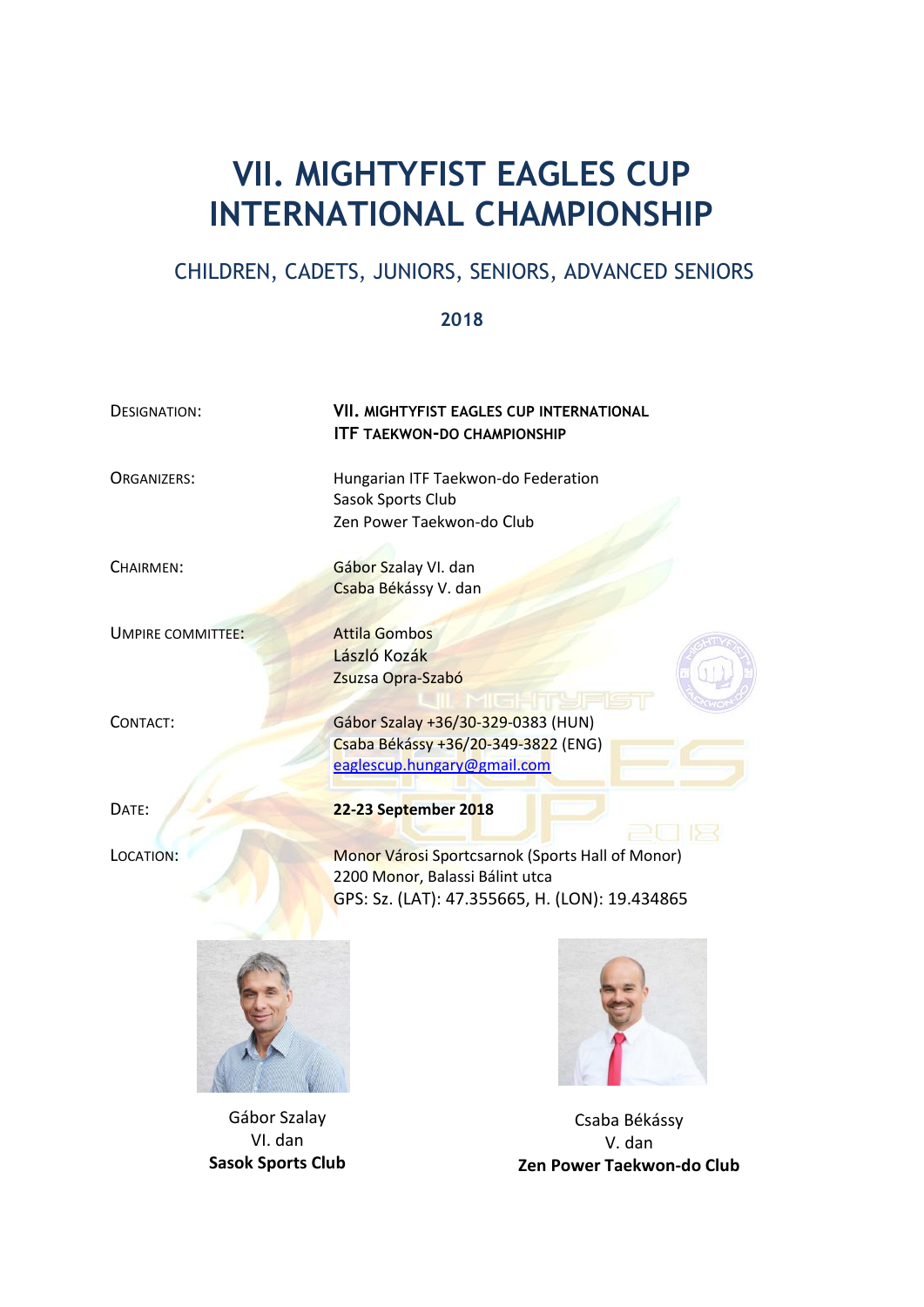

# **VI. MIGHTYFIST EAGLES CUP INTERNATIONAL CHAMPIONSHIP**

**CHILDREN, CADETS, JUNIORS, SENIORS, ADVANCED SENIORS 2018**



| CATEGORIES:                           |                                  | Patterns (Children / Cadets / Juniors / Seniors)<br>Sparring (Children / Cadets / Juniors / Seniors / Advanced Seniors)<br>Special Techniques (Juniors / Seniors / Cadets NEW!)<br><b>Power Breaking (Juniors / Seniors / Cadets NEW!)</b><br>Pre-arranged Free Sparring (Juniors / Seniors)<br><b>Team Patterns (Juniors / Seniors)</b><br><b>Team Sparring (Juniors / Seniors)</b><br>Team Special Techniques (Juniors / Seniors)<br>Team Power Breaking (Juniors / Seniors) |                                                                                                                                                                                                                                                                                                                                           |  |
|---------------------------------------|----------------------------------|--------------------------------------------------------------------------------------------------------------------------------------------------------------------------------------------------------------------------------------------------------------------------------------------------------------------------------------------------------------------------------------------------------------------------------------------------------------------------------|-------------------------------------------------------------------------------------------------------------------------------------------------------------------------------------------------------------------------------------------------------------------------------------------------------------------------------------------|--|
| AGE DIVISIONS:                        | Children:                        | Born in and after 2006                                                                                                                                                                                                                                                                                                                                                                                                                                                         |                                                                                                                                                                                                                                                                                                                                           |  |
|                                       | Cadets:                          | Born in years 2004 - 2006                                                                                                                                                                                                                                                                                                                                                                                                                                                      |                                                                                                                                                                                                                                                                                                                                           |  |
|                                       | <b>Juniors:</b>                  | Born in years 2000 - 2004                                                                                                                                                                                                                                                                                                                                                                                                                                                      |                                                                                                                                                                                                                                                                                                                                           |  |
|                                       | Seniors:                         | Born years 1982 - 2000                                                                                                                                                                                                                                                                                                                                                                                                                                                         |                                                                                                                                                                                                                                                                                                                                           |  |
|                                       | <b>Advanced Seniors:</b>         | Born before 1982                                                                                                                                                                                                                                                                                                                                                                                                                                                               |                                                                                                                                                                                                                                                                                                                                           |  |
| <b>MINIMUM</b><br><b>BELT LEVELS:</b> | seniors.<br>Individual:<br>Team: | <b>Children and Cadets:</b> patterns - 9th gup<br><b>Juniors and Seniors:</b><br><b>Juniors and Seniors:</b>                                                                                                                                                                                                                                                                                                                                                                   | Competitors born in a year between categories have the right to compete<br>in both age divisions, but they must pay double registration fee.<br>Advanced seniors (+36) are separated from seniors (18-36) in individual<br>sparring ONLY. In any other competition category they compete with<br>sparring - 8th gup<br>8th gup<br>8th gup |  |
| <b>ENTRY FEE:</b>                     | Individual:<br>Team:             | Juniors, Seniors and advanced seniors<br><b>Children and Cadets</b><br>30 EUR/team                                                                                                                                                                                                                                                                                                                                                                                             | 25 EUR/competitor (incl. all individual categories)<br>20 EUR/competitor (incl. all individual categories)                                                                                                                                                                                                                                |  |
| <b>DEADLINES:</b>                     | Pre-registration:                |                                                                                                                                                                                                                                                                                                                                                                                                                                                                                | <b>16TH SEPTEMBER 2018, SUNDAY 24:00</b>                                                                                                                                                                                                                                                                                                  |  |
|                                       | <b>Modifications:</b>            | 19th September 2018 Wednesday 24:00                                                                                                                                                                                                                                                                                                                                                                                                                                            |                                                                                                                                                                                                                                                                                                                                           |  |
|                                       |                                  |                                                                                                                                                                                                                                                                                                                                                                                                                                                                                |                                                                                                                                                                                                                                                                                                                                           |  |

### **ATTENTION!**

Pre-registration must be completed by all clubs until the first deadline. We can only accept modifications (injuries, illness, etc.) from these clubs ONLY. After the modification deadline **we can only make amendments for 10 EUR/modification!**





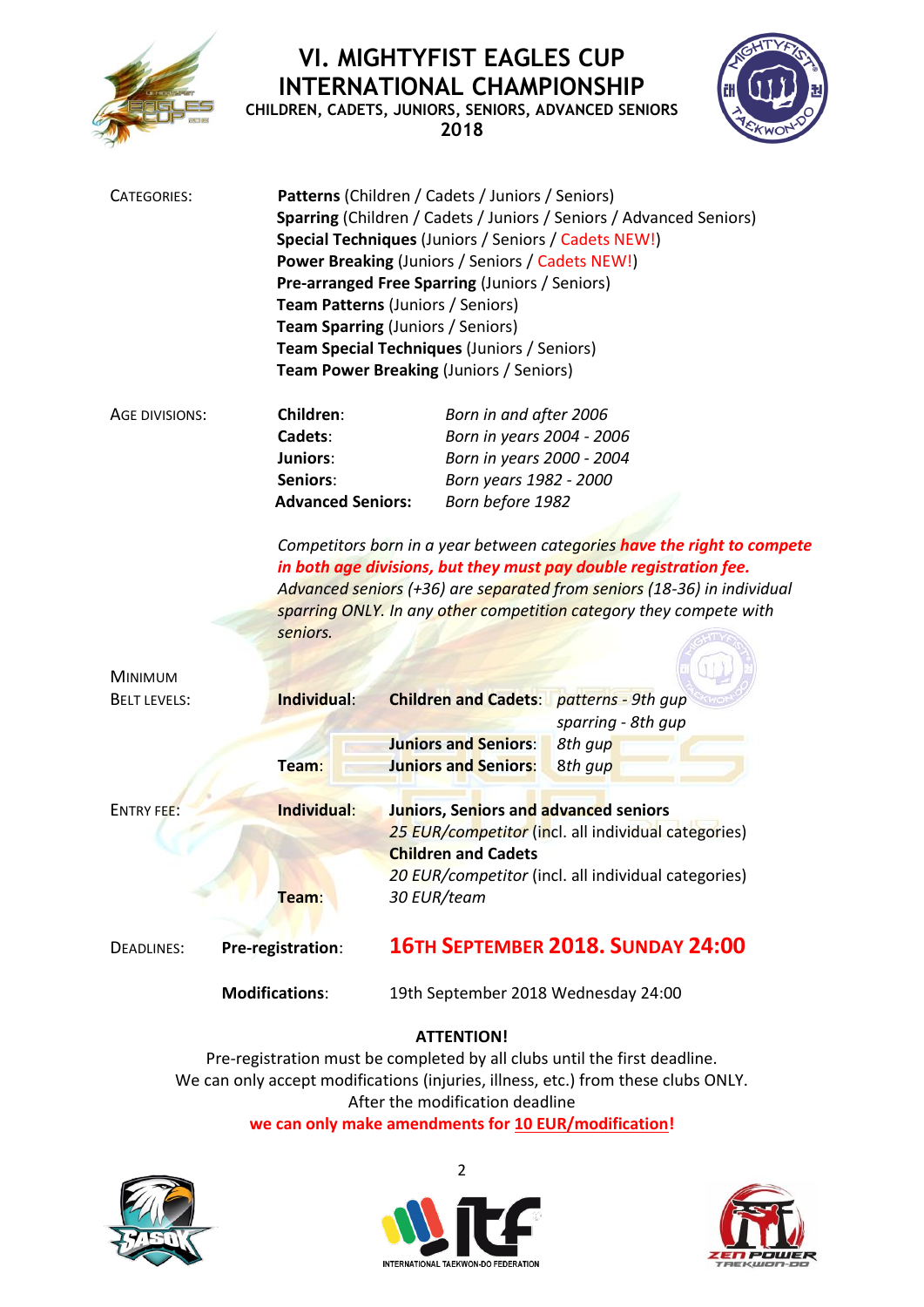

# **VI. MIGHTYFIST EAGLES CUP INTERNATIONAL CHAMPIONSHIP**



**CHILDREN, CADETS, JUNIORS, SENIORS, ADVANCED SENIORS 2018**

| <b>REGISTRATION WEBSITE:</b>   |                    | NEW! From this year on we will use online registration, which you<br>will find on our website. Please follow our website and Facebook<br>page for updates. |  |  |  |
|--------------------------------|--------------------|------------------------------------------------------------------------------------------------------------------------------------------------------------|--|--|--|
| <b>CONTACT E-MAIL ADDRESS:</b> |                    | eaglescup.hungary@gmail.com                                                                                                                                |  |  |  |
| WEBSITE:                       |                    | http://www.eaglescup.eu/                                                                                                                                   |  |  |  |
| FACEBOOK:                      |                    | https://www.facebook.com/events/1513982478637423/                                                                                                          |  |  |  |
| TERMS AND CONDITIONS:          |                    | Age and belt restrictions according to the invitation                                                                                                      |  |  |  |
|                                |                    | Valid medical permission (youth divisions 6, seniors 12 months)                                                                                            |  |  |  |
|                                |                    | Standard ITF dobok (colored fist ITF logo on the dobok is a must)                                                                                          |  |  |  |
|                                |                    | Taekwon-do pass / ID card                                                                                                                                  |  |  |  |
|                                |                    | Registration sent in time                                                                                                                                  |  |  |  |
|                                |                    | Payment of the entry fee                                                                                                                                   |  |  |  |
|                                |                    | Insurance                                                                                                                                                  |  |  |  |
| PROTEST:                       |                    | In according to the rules of ITF. Protest fee: 30 EUR. Each protest must be written                                                                        |  |  |  |
|                                |                    | in the English or Hungarian language on the official protest form and presented to                                                                         |  |  |  |
|                                |                    | the Umpire Committee by the coach of the competitor only, within five (5)                                                                                  |  |  |  |
|                                |                    | minutes from the end of the match. In case of positive decision, the protest fee                                                                           |  |  |  |
|                                | will be paid back. |                                                                                                                                                            |  |  |  |
|                                |                    |                                                                                                                                                            |  |  |  |
|                                |                    | WEIGHT CHECK: In individual sparring categories all the competitors should compete in their own                                                            |  |  |  |
|                                |                    | weight groups. Competing in other weight groups is not allowed.                                                                                            |  |  |  |
| MERGING:                       |                    | If we have only one competitor in a sparring category $-$ according to the                                                                                 |  |  |  |
|                                |                    | registrations - we merge this category with the next one. If the competitor and                                                                            |  |  |  |

his/her coach refuse this option, the competitor will get his/her gold medal, but the result doesn't count in the final ranking of competitors and clubs.

AWARDS: Individual and team categories: gold, silver, two bronzes Best competitors (by individual points) Best club (by individual and team points) (Individual: gold 3 point, silver 2 point, bronze 1 point – when the category consists of minimum 4 competitors)

(Team: gold 5 point, silver 4 point, bronze 3 point)

- REFEREES: The referees of the Hungarian ITF Taekwon-do Federation and the referees of the registered teams. (Please, bring your referees – minimum one person per club.)
- AGE GROUPS: In the categories of children the responsibility is fully on the coach of the children (When allowing too small or too young children to compete).





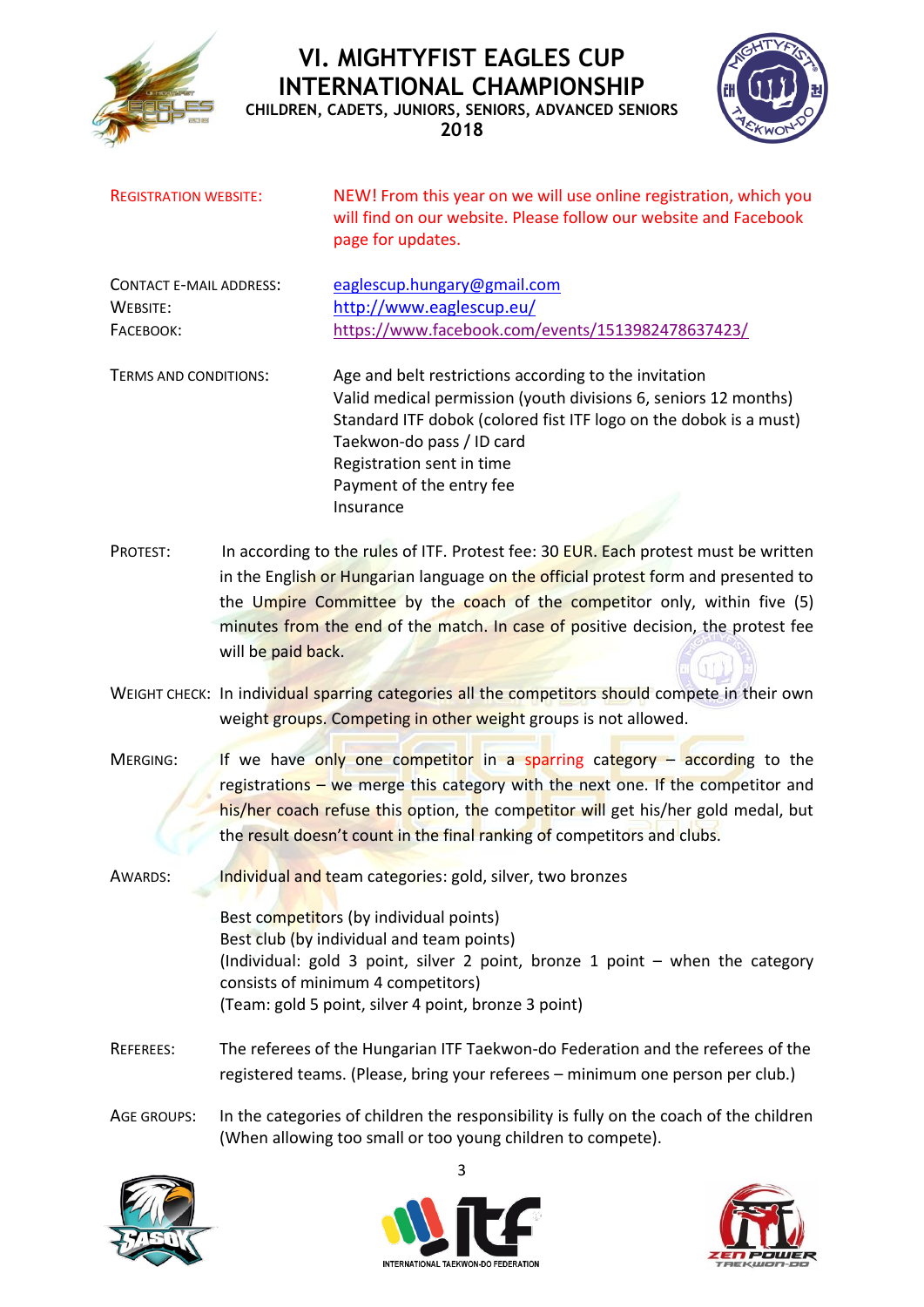



| INSURANCE:     | All the competitors have to have valid sport insurance. The responsibility<br>is fully on the coach.   |
|----------------|--------------------------------------------------------------------------------------------------------|
| ACCOMMODATION: | You have to find your accommodation $-$ however we are ready to help<br>you to find the best solution. |

#### **RULES OF THE ROUND-ROBIN SYSTEM**

The competitors of the categories (pattern, sparring) will be divided into groups of maximum 5 persons with seeded draw. In every group every competitor of the group should fight with every competitor. The **two** best competitors of the group will get into the pyramid system elimination round. The two bests from one group will be seeded to the opposite branch of the pyramid elimination table. The result of the pyramid system elimination will be the result of the category.

 $\sim$ 

# INDIVIDUAL EVENTS

**Age divisions**: Competitors born in 1982, 2000, 2004, 2006 have the right to compete in both age divisions but they have to pay double registration fee. Advanced seniors (+36) are separated from seniors (18-36) in individual sparring ONLY. In any other competition category they compete with seniors.

| <b>Children:</b>  | $3 - 2 - 1$ . gup,                 |
|-------------------|------------------------------------|
|                   | $6 - 5 - 4$ . qup,                 |
|                   | $9 - 8 - 7$ . qup                  |
| Cadets:           | I. dan (Chon-Ji – Kwan-Gae - NEW!) |
|                   | $3 - 2 - 1$ . gup,                 |
|                   | 6-5-4. gup,                        |
|                   | $9 - 8 - 7$ . $qup$                |
| <b>Juniors A:</b> | I. dan (Chon-Ji - Ge-Baek),        |
|                   | II. dan (Chon-Ji - Juche)          |
| <b>Juniors B:</b> | 4. gup - 1. gup                    |
| Juniors C:        | 8. qup - 5. qup                    |
| Seniors A:        | I. dan (Chon-Ji - Ge-Baek),        |
|                   | II. dan (Chon-Ji - Juche),         |
|                   | III. dan (Chon-Ji - Choi-Jong),    |
|                   | IV.-VI. dan (Chon-Ji - Moong-Moo)  |
| <b>Seniors B:</b> | 4. gup - 1. gup                    |
| <b>Seniors C:</b> | 8. qup - 5. qup                    |
|                   |                                    |





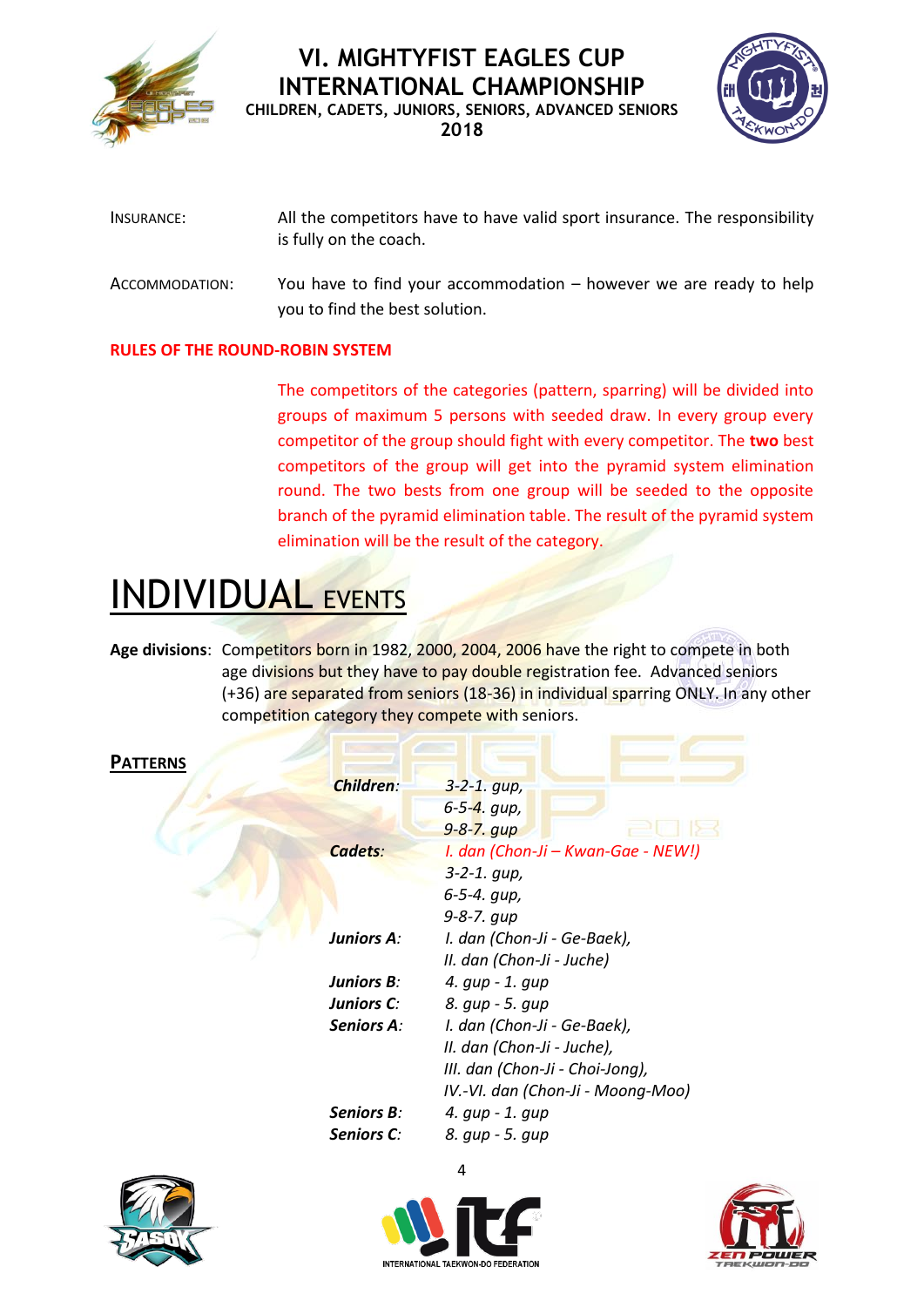**VI. MIGHTYFIST EAGLES CUP** 

**INTERNATIONAL CHAMPIONSHIP CHILDREN, CADETS, JUNIORS, SENIORS, ADVANCED SENIORS 2018**



The event takes place in a **round‐robin** system, supported by a *seeded* draw. In the qualifying rounds all competitors must perform ONE designated pattern, in the finals the colored belt competitors perfomr ONE designated pattern, the black belts perform TWO designated patterns. **For colored belts the designated pattern cannot be higher than the pattern of the competitor's actual belt degree.**

#### **SPARRING**

| Children girls (kg):                             | $-24, -30, -36, -42, -48, +48$ |
|--------------------------------------------------|--------------------------------|
| Children boys (kg):                              | $-30, -36, -42, -48, -54, +54$ |
| Cadet girls (kg):                                | $-30, -36, -42, -48, -54, +54$ |
| Cadet boys (kg):                                 | $-36, -42, -48, -54, -60, +60$ |
| <b>Junior females (kg):</b>                      | $-45, -50, -55, -60, -65, +65$ |
| Junior males (kg):                               | $-50, -56, -62, -68, -75, +75$ |
| Senior females (kg):                             | $-50, -56, -62, -68, -75, +75$ |
| <b>Senior males (kg):</b>                        | $-57, -63, -70, -78, -85, +85$ |
| Advanced senior females (kg): -55, +55           |                                |
| <b>Advanced senior males (kg): -68, -78, +78</b> |                                |

The event takes place in a round-robin system, supported by a seeded draw (ITF Light contact system).

| Sparring time: | <b>Children and cadets:</b> 1x1.5 minutes |              |  |
|----------------|-------------------------------------------|--------------|--|
|                | <b>Juniors and seniors:</b>               | 1x2 minutes. |  |

All competitors are required to wear protective equipment that complies with the ITF rules. In order to make the scoring clear, the **head guards must be RED or BLUE** in according to the draws (The first name in the bout is RED, the second is the BLUE). In case of gloves and boots, the red and blue set is recommended, but not obligatory.

There is no differentiation between grades within the categories.

#### **PRE-ARRANGED FREE SPARRING**

#### **Junior and senior** category.

The competing pairs can be made up by two females, two males or one female and one male participant. There are two rounds in this event. The first round is the group stage. The four pairs with the highest score qualify for the knockout stage (the finals), where the pair with the highest score will compete with the pair with the 3rd highest score and the pair with the 2nd highest score will compete with the pair with the 4th highest score. The order is being decided by a draw. The performance should be at least 60 seconds long, but it is not allowed to exceed 75





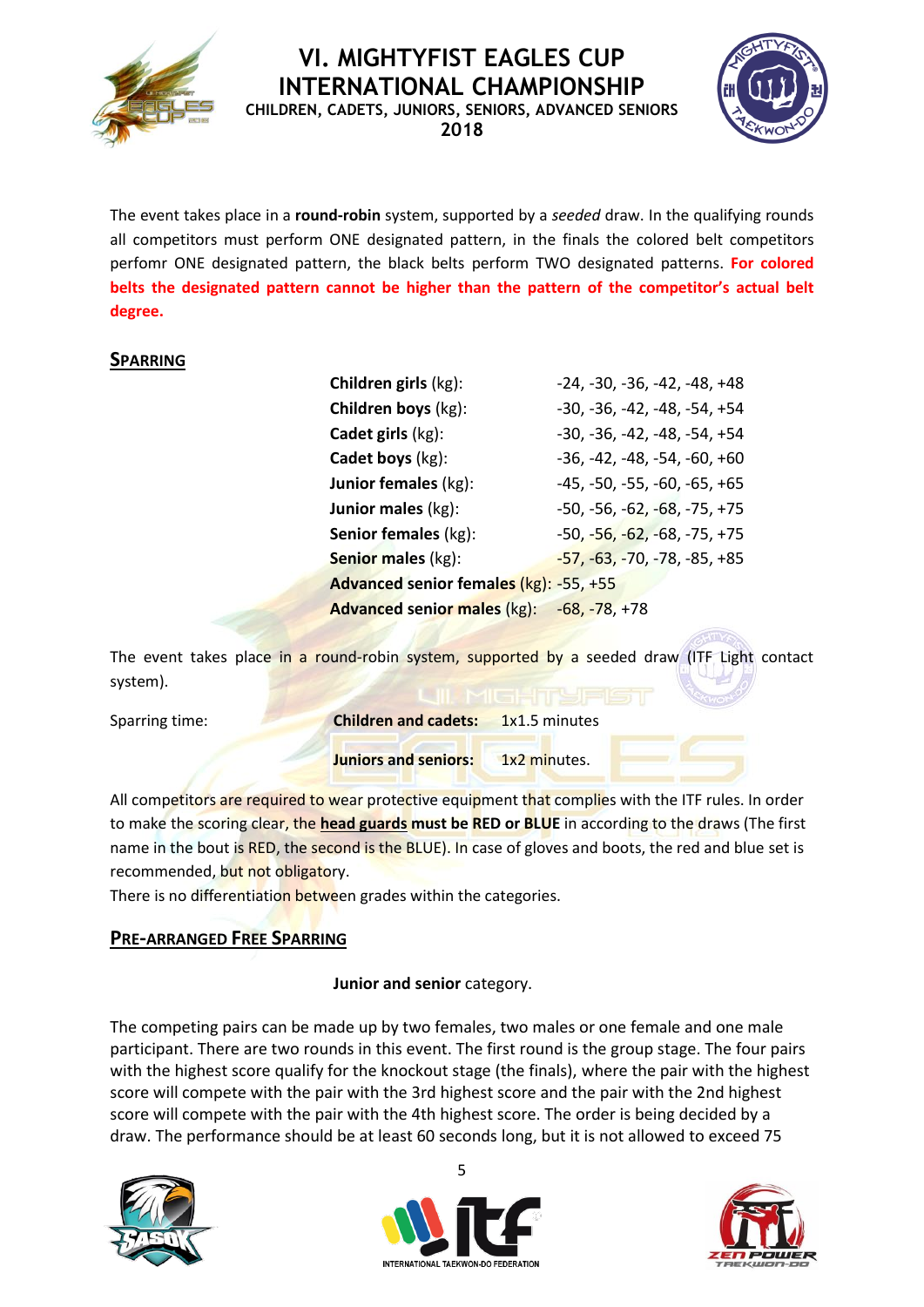

**2018**



seconds.

# **SPECIAL TECHNIQUES**

#### *Attention! The new rules of the last year are still in effect this year! Please read carefully!*

Every competitor could choose the height level for every technique – above the minimum requirements (see the table below). You can choose in 5 cm steps above the minimum heights. E.g.: Senior male nopi chagi – minimum height level: 240 cm. The height choosen by the competitor: 265 cm. In case of a successful technique he will get **265** point. In case of unsuccessful technique, he gets **ZERO** (0) points. In case of half success (normally 1 point break), the points will be deducted by 20 points, he will get 265**-20**=245 points. In the event of a tie the Jury President will select one technique from the list by drawing to be the tiebreaker. The heights will be decided based on the international (ITF levels). Tiebreaking will continue based on ITF tiebreaking rules.

#### **ATTENTION! There are 5 techniques in the junior and senior female categories also!**

The heights of the machines should be set up by the referees and their staff members in 5 cm steps. Every competitor from the age group should be there in time when called. In according to the competition schedule, it is not possible to have another category of the same age group in the same time. If the competitor is not there when called, he/she will get ZERO point to the technique after 1minute waiting time. Except for competitors competing in two age categories, but they should not be in delay for unnecessarily long time.

Techniques will be performed with a breaking frame unit. After performing the five techniques, the final score will be obtained by adding up the points gained for each technique.

#### **Minimum height levels**

|               | Twimyo nopi ap | Twimyo dollyo | Twimyo bandae | Twio dolmyo yop | Twimyo nopi yop |
|---------------|----------------|---------------|---------------|-----------------|-----------------|
|               | cha busigi     | chagi         | dollyo chagi  | cha jirugi      | cha jirugi      |
| Junior female | 170            | 150           | 140           | 130             | 70              |
| Junior male   | 200            | 180           | 170           | 160             | 90              |
| Senior female | 180            | 160           | 150           | 140             | 80              |
| Senior male   | 210            | 190           | 180           | 170             | 100             |

**NEW! CADET:** Only one special technique for cadets: Twimyo nopi chagi.

The technique should be executed for one target hanging down. The competitors should execute the technique one by one. After 5cm rise of the target height, the technique should be executed again,





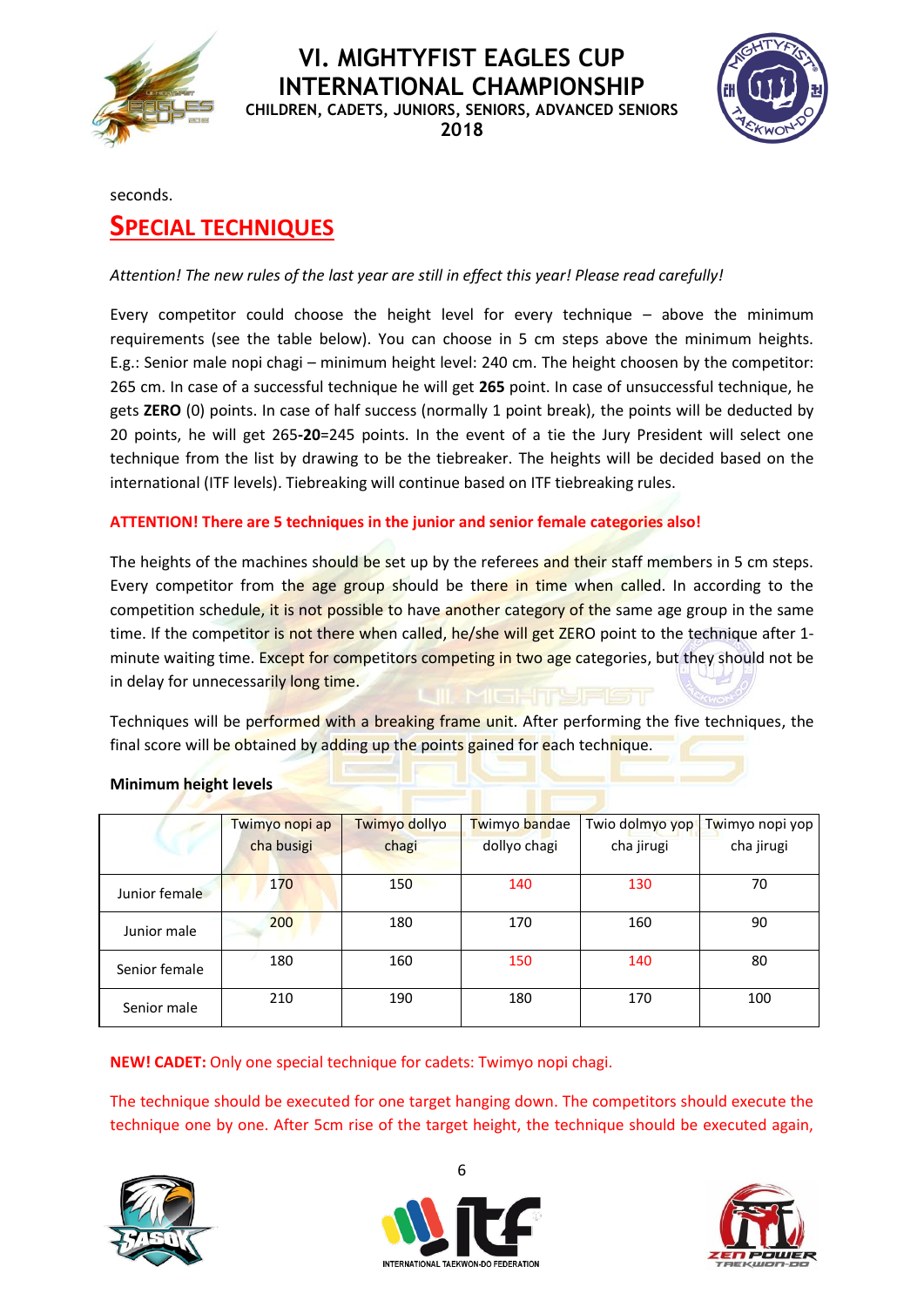

**2018**



until only one competitor left.

# **POWER BREAKING – NEW RULES!**

Power breaking is for juniors and seniors only. Every competitor should choose the starting amount of the breaking boards for each technique. Breaking boards have two types: WHITE (3 points, halfbroken 2 points) – HALF BLACK board (2 points, half-broken 1 point). The WHITE boards can be selected in any amount, HALF BLACK boards can be chosen only once per technique.

E.g.: Female ap palkup taerigi. The competitor's chosen number of boards is one white and one half black board. Upon successful breaking the competitor gets 3 (broken white) + 2 (broken half black) = 5 points. For an unsuccessful, invalid attempt the competitor gets 0 points. For not complete success, e.g. the white board is not completely broken, but the half black is broken, the competitor gets 2 (half-broken white)  $+ 2$  (broken half black) = 4 points. In the event of a tie the Jury President will select one technique from the list by drawing to be the tiebreaker. The number of boards will be decided based on the international (ITF) rules. Tiebreaking will continue based on ITF tiebreaking rules.

**MALE: 1. Ap Joomuk jirugi 2. Songkal taerigi 3. Yop chagi 4. Dollyo chagi 5. Bandae dollyo chagi**

**FEMALE: 1. Ap palkup taerigi 2. Songkal taerigi 3. Yop chagi 4. Dollyo chagi 5. Bandae dollyo chagi**

Techniques will be performed with a breaking frame unit. After performing the five techniques, the final score will be obtained by adding up the points gained for each technique.

**NEW! Cadets will have a chance to compete in a power measurement category for hand techniqes.**

**In this category, cadet competitors can use Songkal or Yop choomok taerigi to hit the power cell target. After performing the hand technique, the power level of the strike will be displayed. The competitors can hit the target three (3) times. The power level of the 3 hits will be summarized. The competitor with the highest score will be the winner.** 





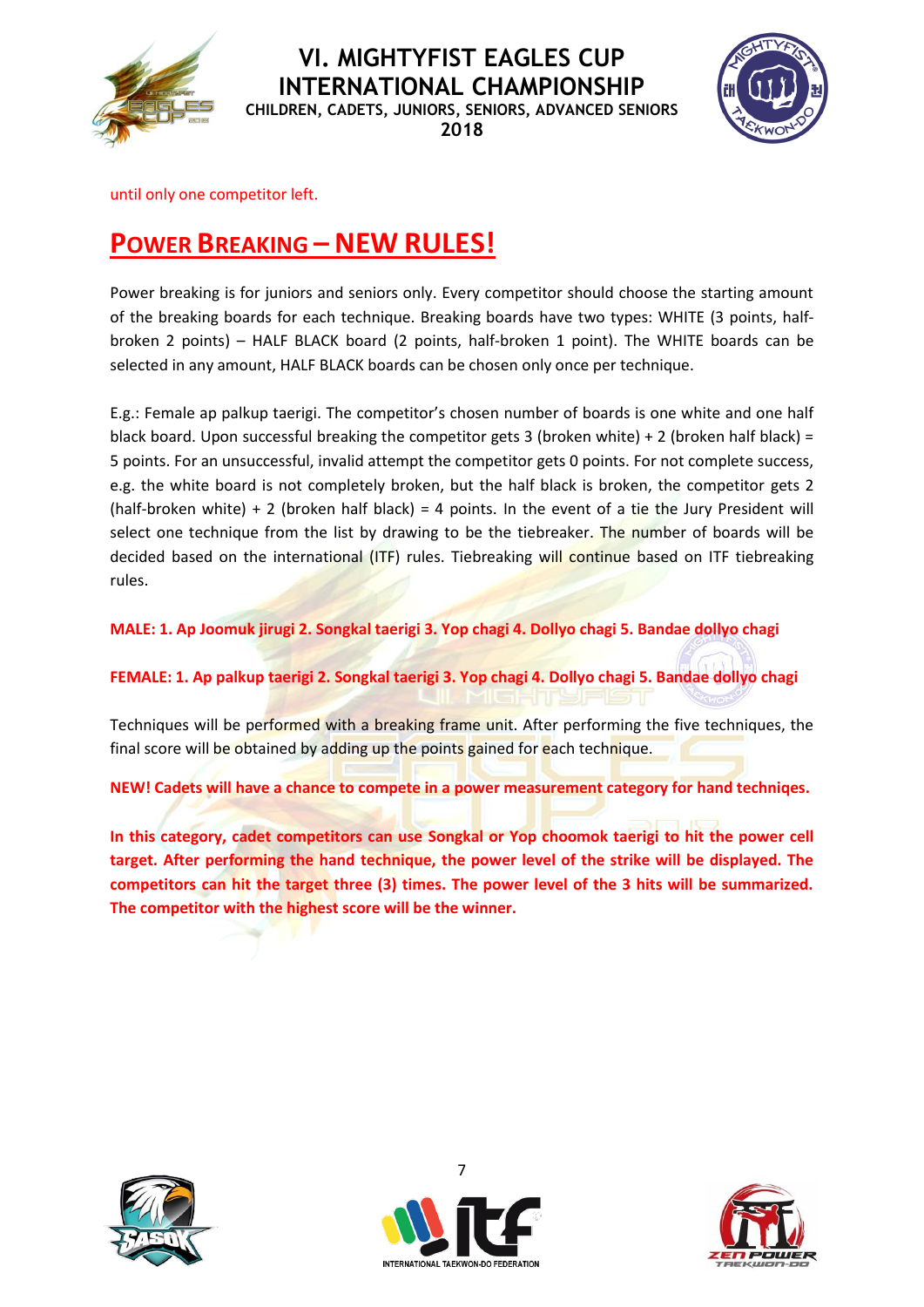

**2018**



# TEAM EVENTS

Age divisions: Competitors born in 2000 have the right to compete in both (junior and senior) age divisions but cadets are not allowed to compete in junior teams!

It is allowed to enter more than one team per club.

### **TEAM PATTERNS**

|                                  | Minimum grade:  | 8. gup                        |
|----------------------------------|-----------------|-------------------------------|
| Number of competitors in a team: |                 |                               |
|                                  | Junior female:  | 3-5 people                    |
|                                  | Junior male:    | 3-5 people                    |
|                                  | Senior female:  | 3-5 people                    |
|                                  | Senior male:    | 3-5 people                    |
| Optional pattern:                |                 |                               |
|                                  | <b>Juniors:</b> | optional from any of the      |
|                                  |                 | 24 patterns of ITF Taekwon-do |
|                                  | <b>Seniors:</b> | optional from any of the      |
|                                  |                 | 24 patterns of ITF Taekwon-do |

There are two rounds in this event. The first round is the group stage, where teams perform one optional pattern. The four teams with the highest score qualify for the knockout stage (the finals). The team with the highest score will be up against the team with the 3rd highest score and the team with the 2nd highest score will be up against the team with the 4th highest score. In the finals the teams only perform one optional pattern. *The optional pattern can be any of the 24 patterns of ITF Taekwon-do and this is not depending by the grade of the members in the team.*

| <b>TEAM SPARRING</b>             |                |            |
|----------------------------------|----------------|------------|
|                                  | Minimum grade: | 8. gup     |
| Number of competitors in a team: |                |            |
|                                  | Junior female: | 3-5 people |
|                                  | Junior male:   | 3-5 people |
|                                  | Senior female: | 3-5 people |
|                                  | Senior male:   | 3-5 people |

Knockout system is applied during this event, supported by a draw. The ITF Light contact system will be used. Sparring time is 2 minutes per match. All competitors are required to wear protective equipment that complies with the ITF rules. For every round won the team shall get two (2) points,







Q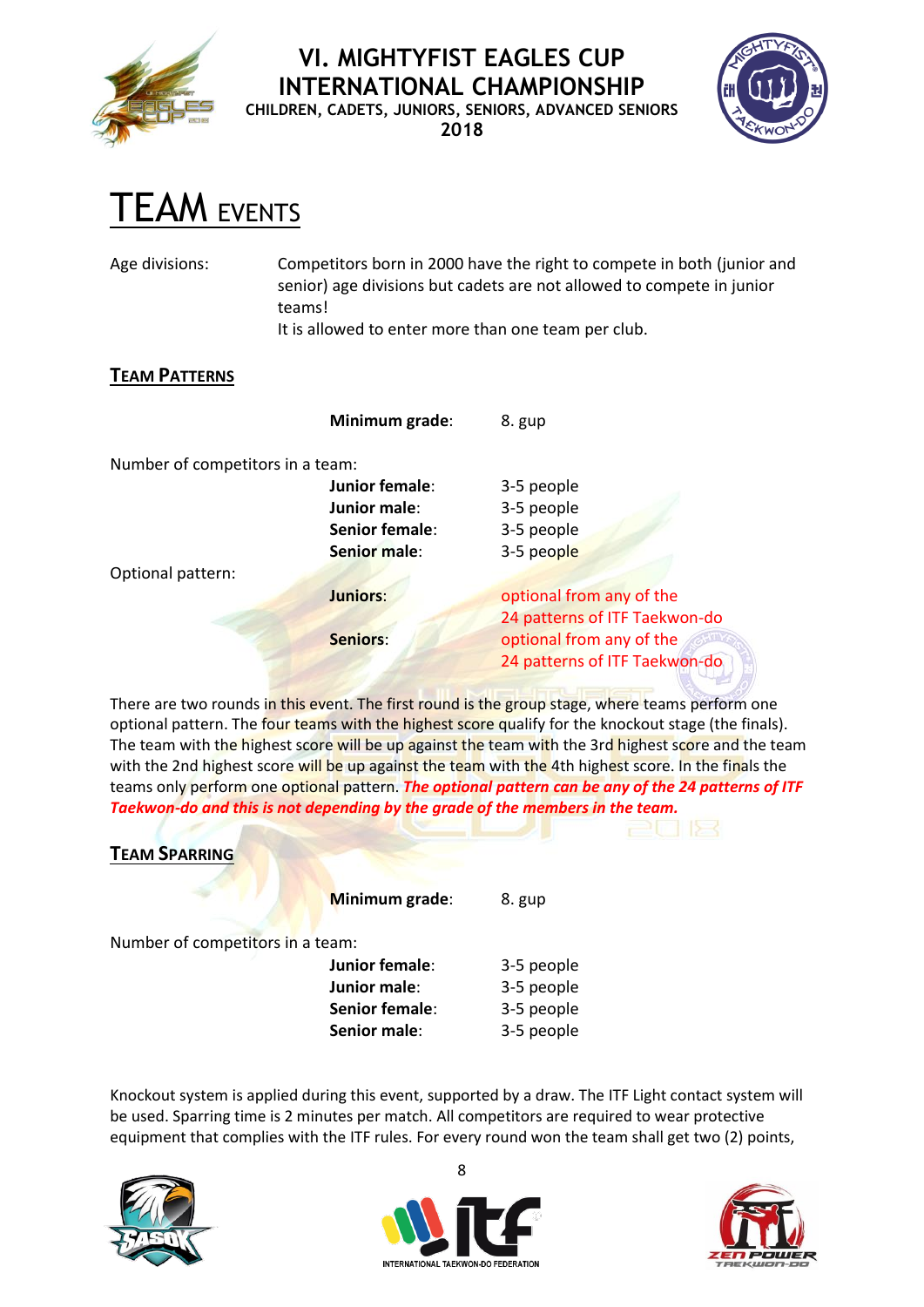



the draw is one (1) point ('old' team sparring rules). If a team has 3 competitors and the other team has 5 competitors, then the team of 3 has two "lost" fights, and so 4 points goes to the other team with the 5 competitors.

## **TEAM SPECIAL TECHNIQUES**

#### *Attention! The new rules of the last year are still in effect this year! Please read carefully!*

Every team could choose the height level for every technique – above the minimum requirements (see the table below). You can choose in 5 cm steps above the minimum heights.

E.g.: Senior male nopi chagi – minimum height level: 240 cm. The height chosen by the team: 265 cm. In case of a successful technique they get 265 point. In case of unsuccessful technique, they get ZERO (0) points. In case of half success (normally 1 point break), they get 265-20=245 points. In the event of a tie the Jury President will select one technique from the list by drawing to be the tiebreaker. The heights will be decided based on the international (ITF levels). Tiebreaking will continue based on ITF tiebreaking rules.

#### **Minimum height levels**

|               | Twimyo nopi ap | Twimyo dollyo | Twimyo bandae | Twio dolmyo    | Twimyo nopi    |
|---------------|----------------|---------------|---------------|----------------|----------------|
|               | cha busigi     | chagi         | dollyo chagi  | yop cha jirugi | yop cha jirugi |
| Junior female | 170            | 150           | 140           | 130            | 70             |
| Junior male   | 200            | 180           | 170           | 160            | 90             |
| Senior female | 180            | 160           | 150           | 140            | 80             |
| Senior male   | 210            | 190           | 180           | 170            | 100            |

Techniques will be performed with a breaking frame unit. After performing five techniques, the final score will be obtained by adding up the points gained for each technique.





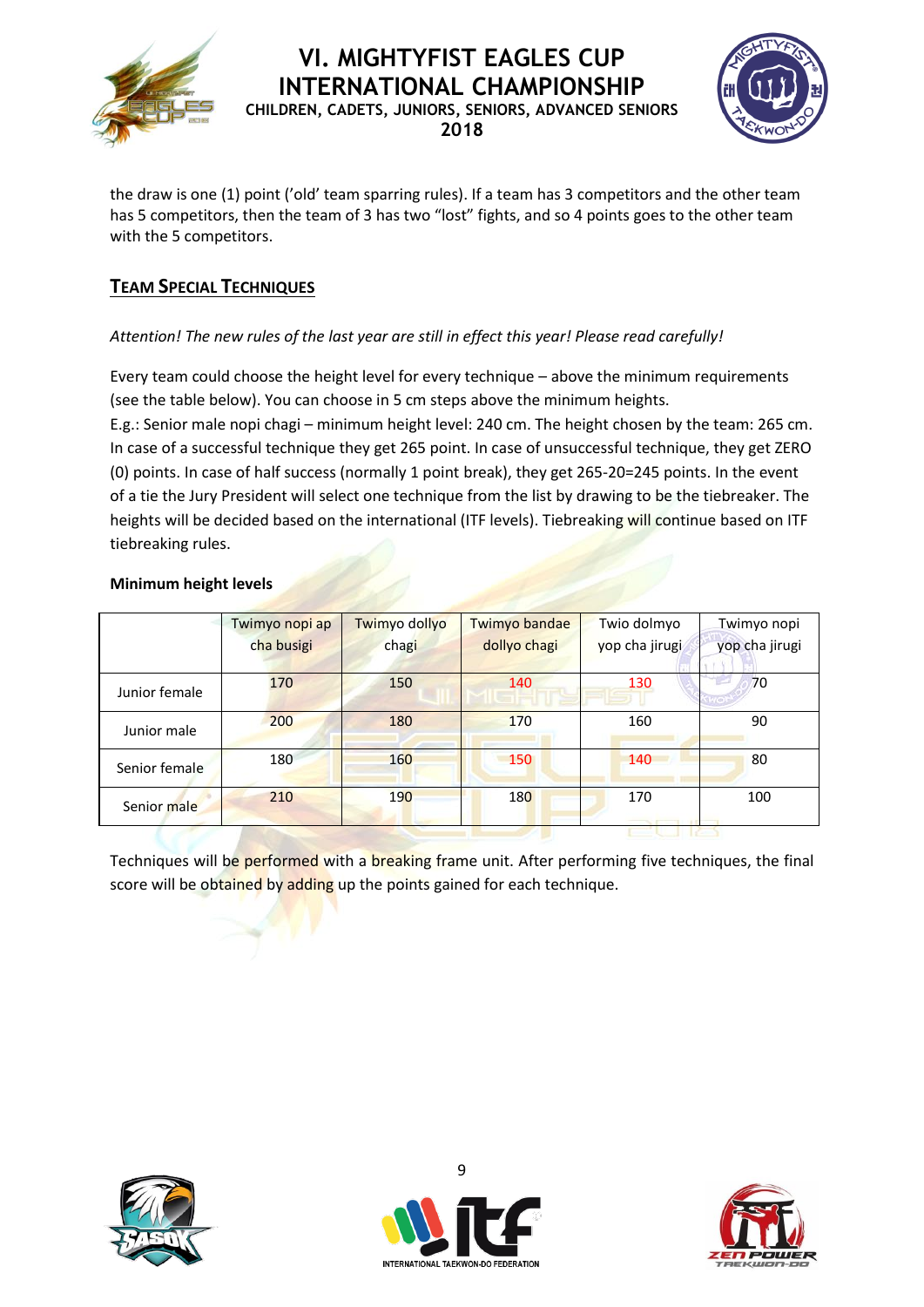

**2018**



## **TEAM POWER BREAKING – NEW RULES!**

Power breaking is for juniors and seniors only. Every competitor should choose the starting amount of the breaking boards for each technique. Breaking boards have two types: WHITE (3 points, halfbroken 2 points) – HALF BLACK board (2 points, half-broken 1 point). The WHITE boards can be selected in any amount, HALF BLACK boards can be chosen only **once** per technique.

E.g.: Female ap palkup taerigi. The competitor's chosen number of boards is one white and one half black board. Upon successful breaking the competitor gets 3 (broken white) + 2 (broken half black) = 5 points. For an unsuccessful, invalid attempt the competitor gets 0 points. For not complete success, e.g. the white board is not completely broken, but the half black is broken, the competitor gets 2 (half-broken white)  $+ 2$  (broken half black) = 4 points. In the main round the techniques should be performed by different members of the team, but in tiebreaking in each round any selected competitor might perform the chosen technique.

In the event of a tie the Jury President will select one technique from the list by drawing to be the tiebreaker. The number of boards will be decided based on the international (ITF) rules. Tiebreaking will continue based on ITF tiebreaking rules.

**MALE: 1. Ap Joomuk jirugi 2. Songkal taerigi 3. Yop cha jirugi 4. Dollyo chagi 5. Bandae dollyo chagi**

**FEMALE: 1. Ap palkup taerigi 2. Songkal taerigi 3. Yop cha chirugi 4. Dollyo chagi 5. Bandae dollyo chagi**

Techniques will be performed on a breaking frame unit. After performing the five techniques, the final score will be obtained by adding up the points gained for each technique.